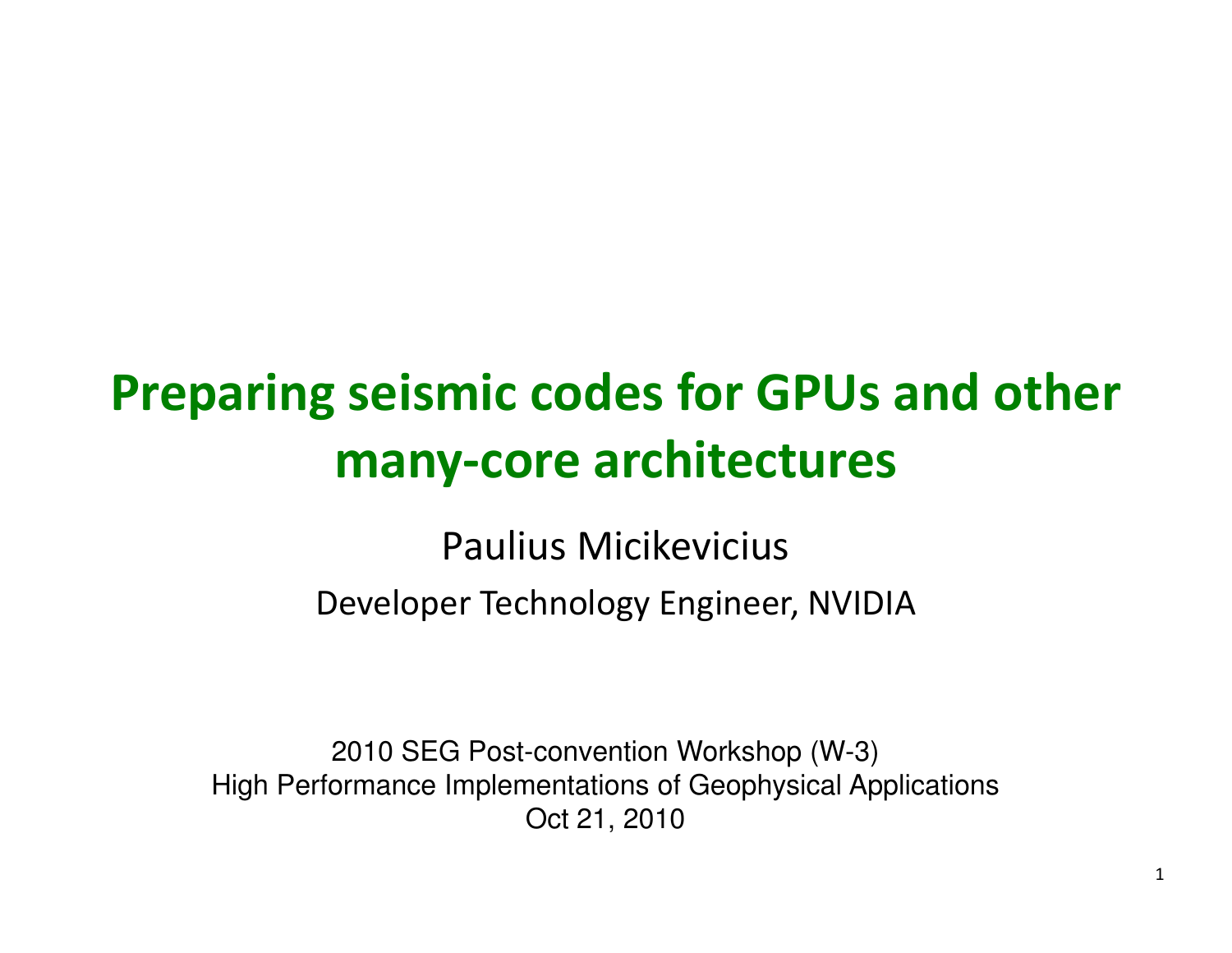# **Outline**

- High level review of various GPUs
- Common features to all GPUs
- Requirements for maximizing GPU performance
- Requirements as applied to
	- –— Kirchhoff Migration
	- –— Reverse Time Migration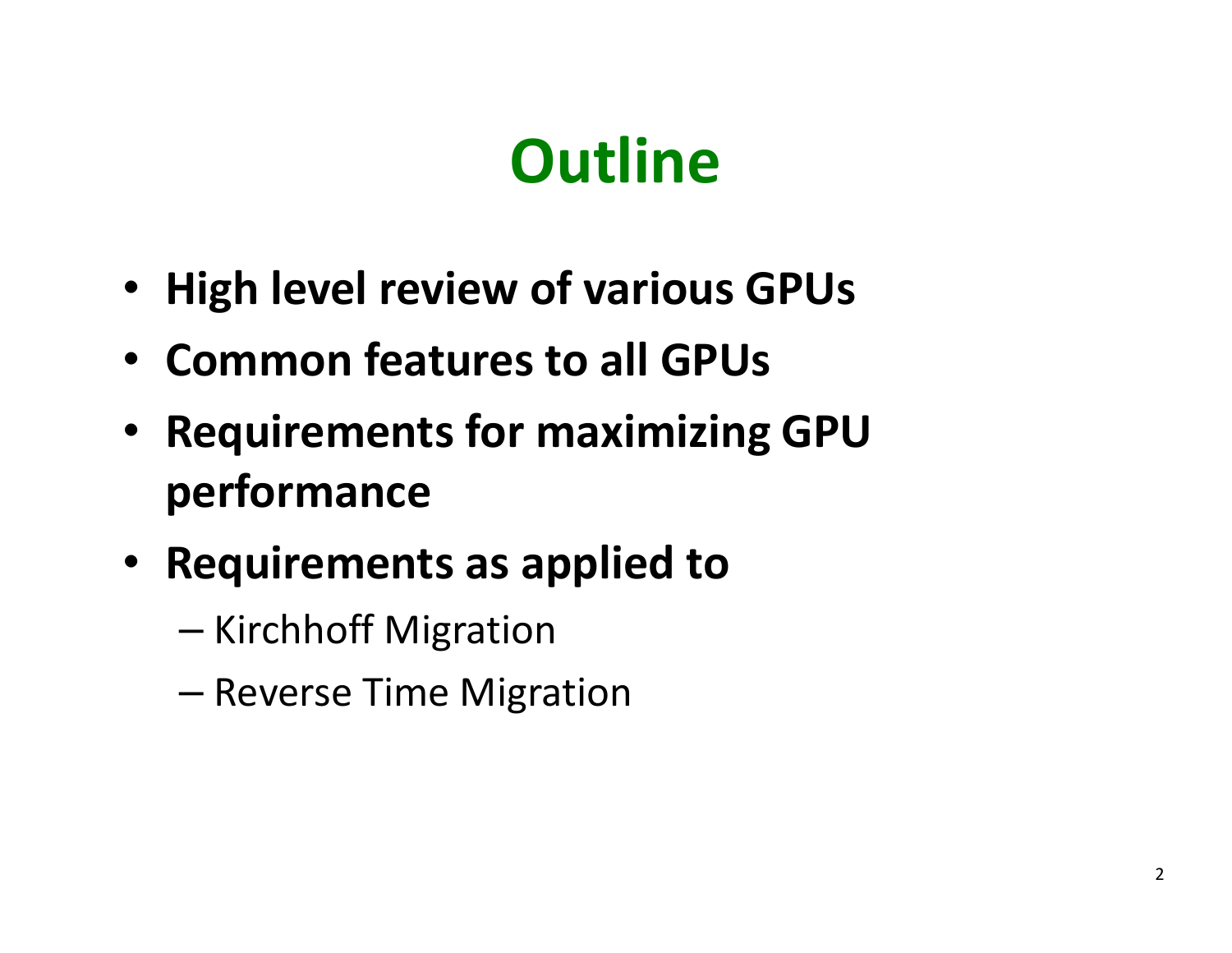# **Terminology**

- We'll define a "brick" for this talk
	- $-$  Since all vendors use different names
	- $-$  GPUs are built by replicating bricks (10s)
		- Connected to memory via some network
- Brick = minimal building block that contains own:
	- and the state of the Control unit(s) - decodes/issues instructions
	- and the state of the — Registers
	- and the state of the  $-$  Pipelines for instruction execution
	- and the state of the — Local cache(s)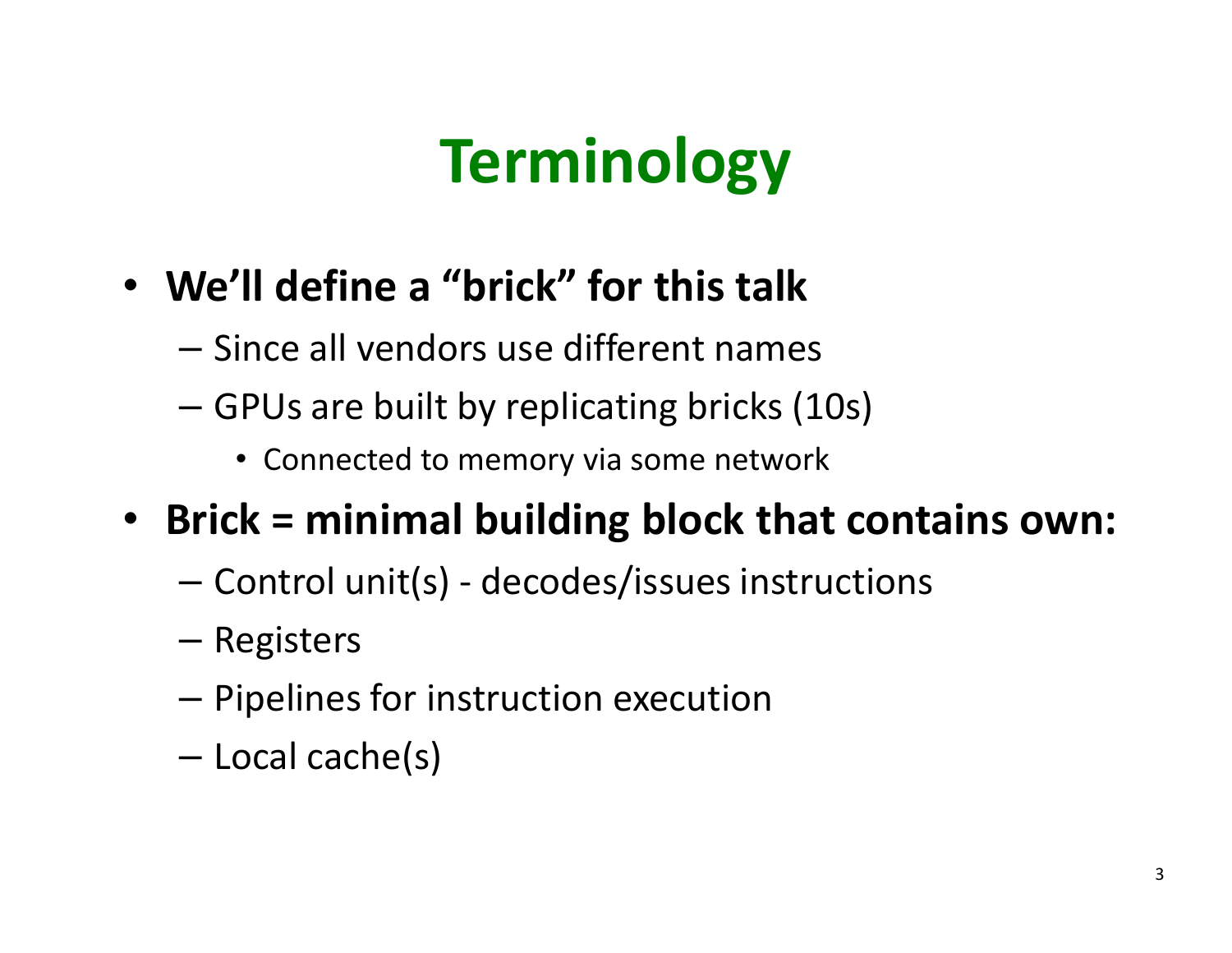### NVIDIA GPU Brick (Streaming Multiprocessor)

- Up to 1536 threads
- Instructions are issued per 32 threads (warp)
	- $-$  Think 32-way vector of threads
- Source code is for a single thread and is **scalar**:
	- and the state of the No vector intrinsics a la SSE
	- HW handles grouping of threads into vectors, vector control flow
- Dual-issue: instructions from different warps
- Shared memory, L1 cache
- Large register file, partitioned among threads•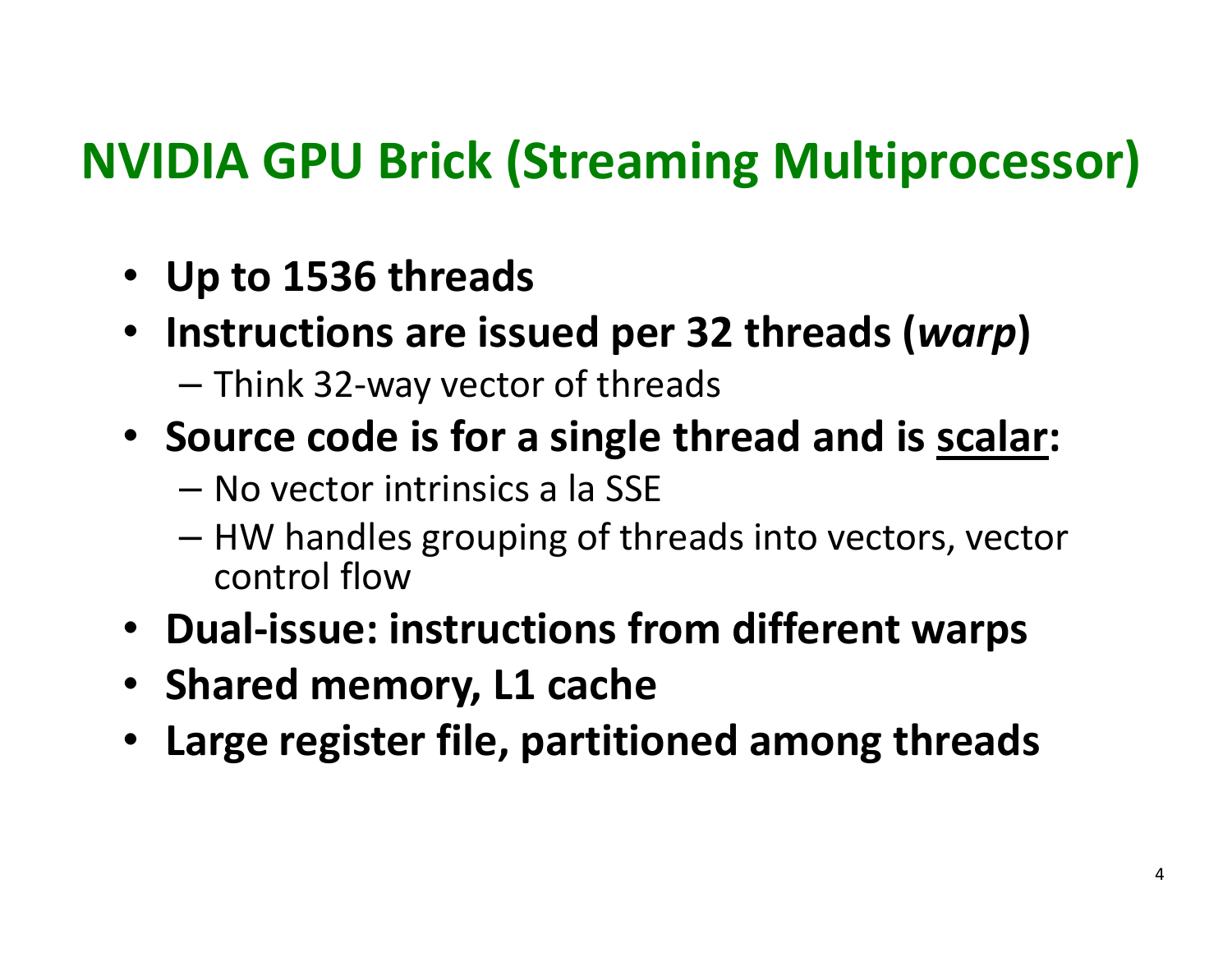# AMD GPU Brick (SIMD Engine)

- Up to ~1500 threads
- Instructions are issued per 64 threads
- VLIW instruction issue:
	- –HW designed for 5 "issue" slots (16x5 'cores' per brick)
	- –- Combine up to 5 instructions from the same thread to maximize performance
- Source code is for a single thread and is scalar:
	- – $-$  HW handles grouping threads into vectors and control flow
	- – $-$  Compiler handles VLIW combining
- Shared memory, L1 cache
- Large register file, partitioned among threads•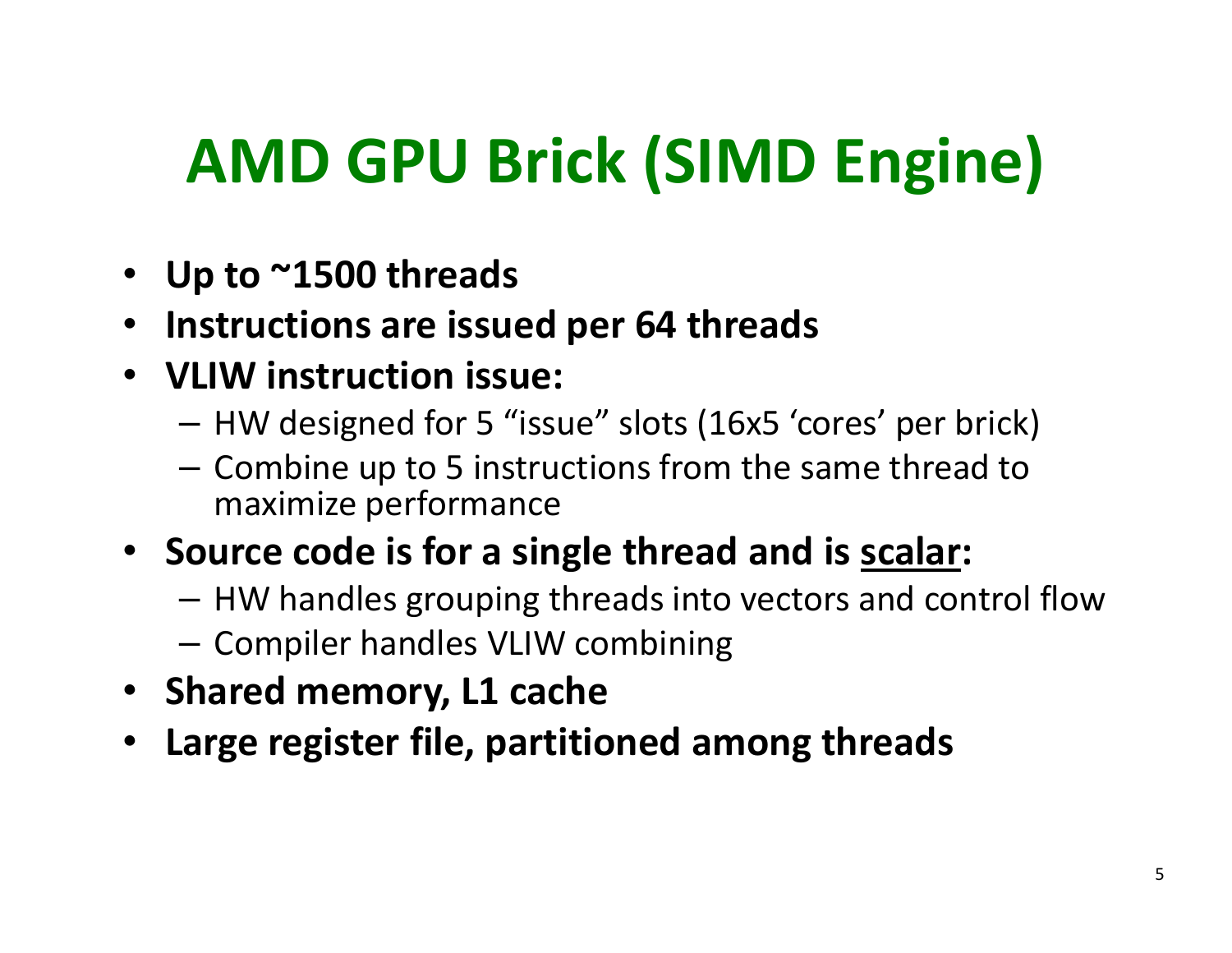# Intel Larrabee/Knights Ferry/Corner Brick (Core)

- Up to 4 threads
- Scalar and vector (512-bit SIMD) units
	- – $-$  For example: 16-fp32 vector SIMD
- Dual issue: scalar-vector, from the same thread
- Source code is for a single thread and is **vector**:
	- – $-$  Intrinsics for SIMD operations (a la SSE)
- L1 and L2 caches
	- – $-$  Intrinsics for pre-fetching and prioritization of cache lines
	- –No user-managed shared memory
- Small register file (relies on caches)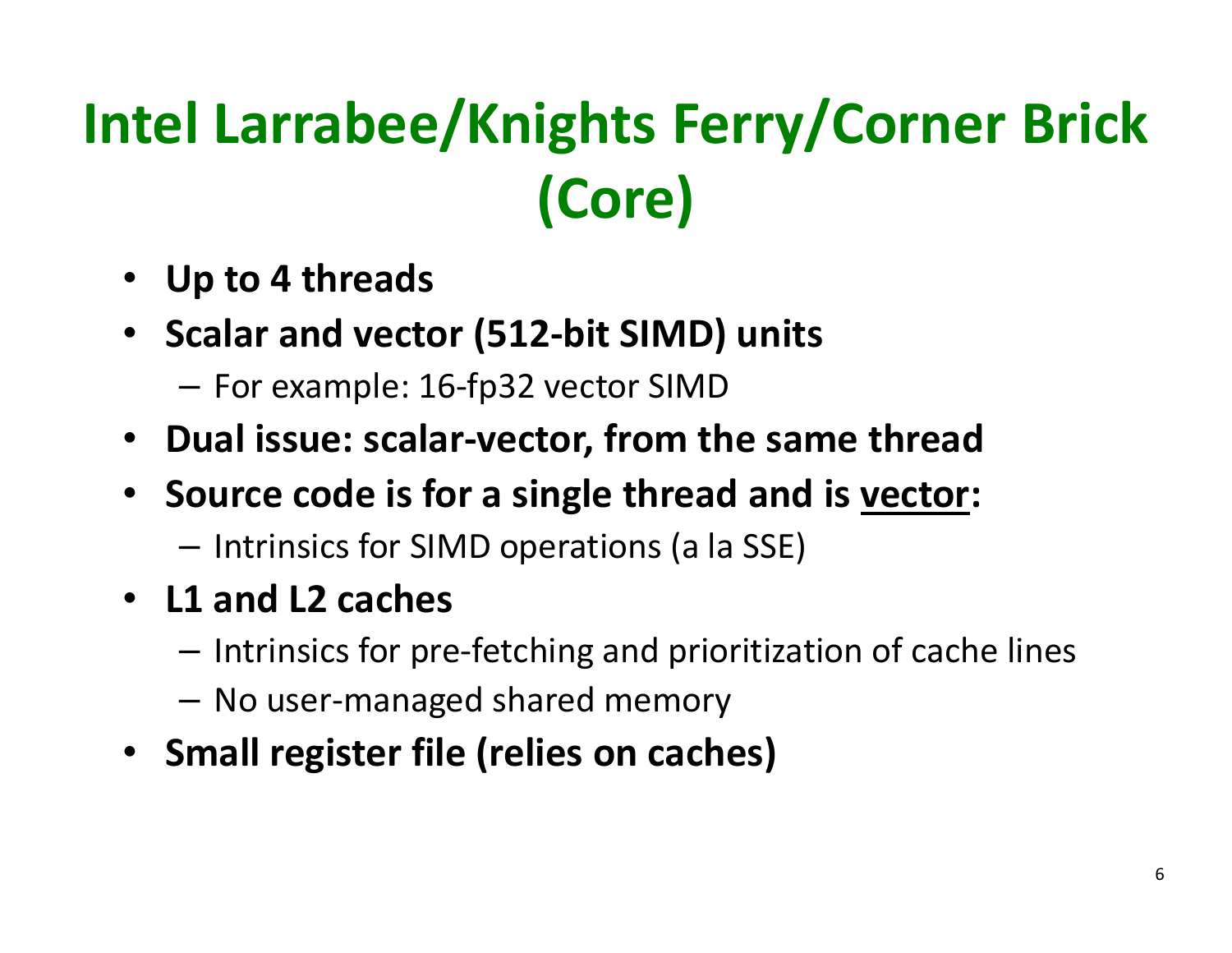# HW Commonalities

- Built by replicating 10s of "bricks"
	- – $-$  In-order instruction issue
- •High GPU memory bandwidth (150+ GB/s)

### • "Bricks" are vector processors

- –- Different execution paths within vectors are supported but degrade performance
- –- Different execution paths in different vectors have no impact on performance

#### • Vectors access memory in cache-lines

- –- Consecutive threads (vector elements) should access a contiguous memory region
- –- Scattered access is supported, but will fetch multiple lines, increasing bandwidth-pressure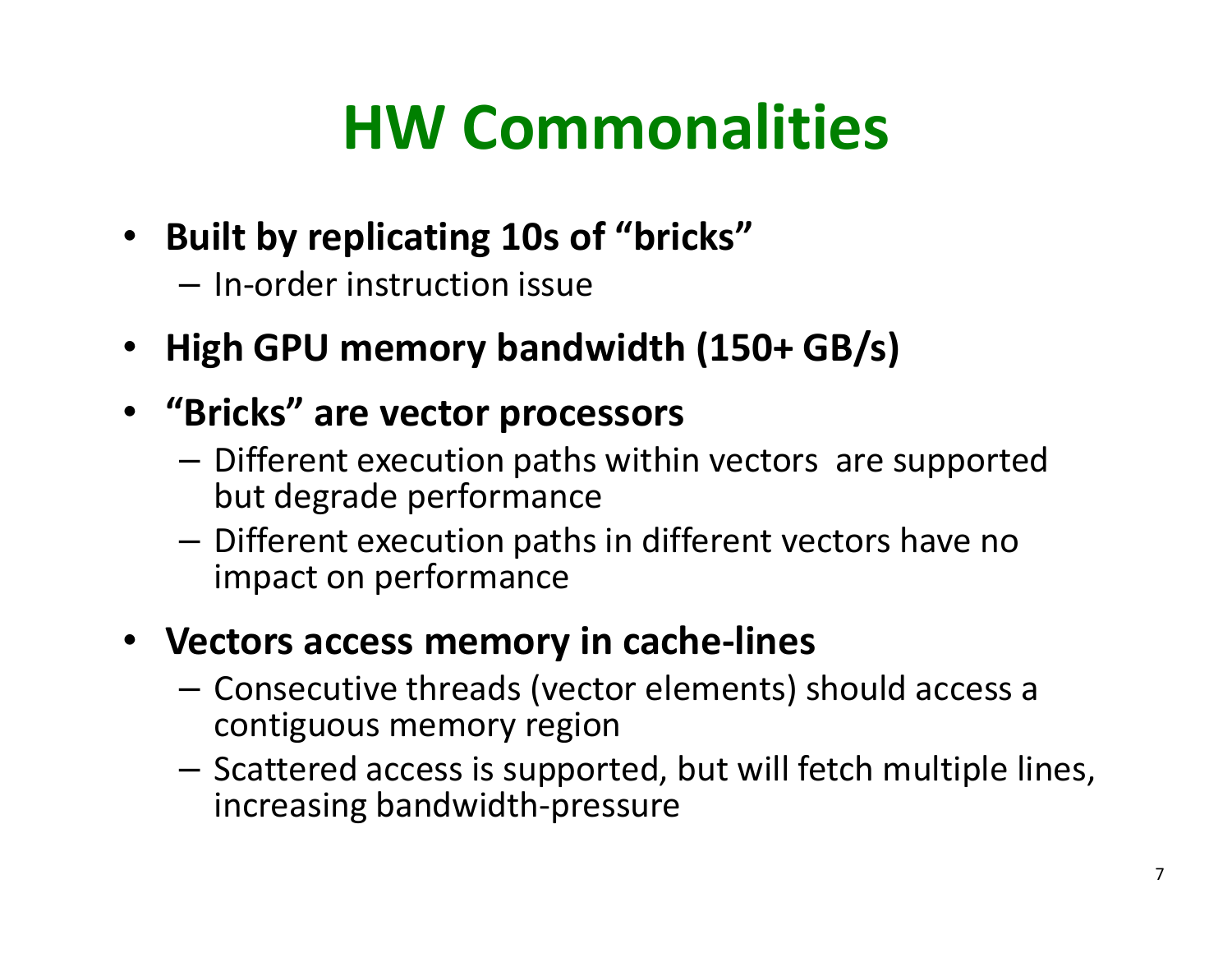### Requirements for Maximum Performance

### • Have sufficient parallelism

 $-$  At loset a tow 1 (100 ot thr At least a few 1,000 of threads per function

• Coherent memory access

–By threads in the same "thread -vector"

### • Coherent execution

–By threads in the same "thread-vector"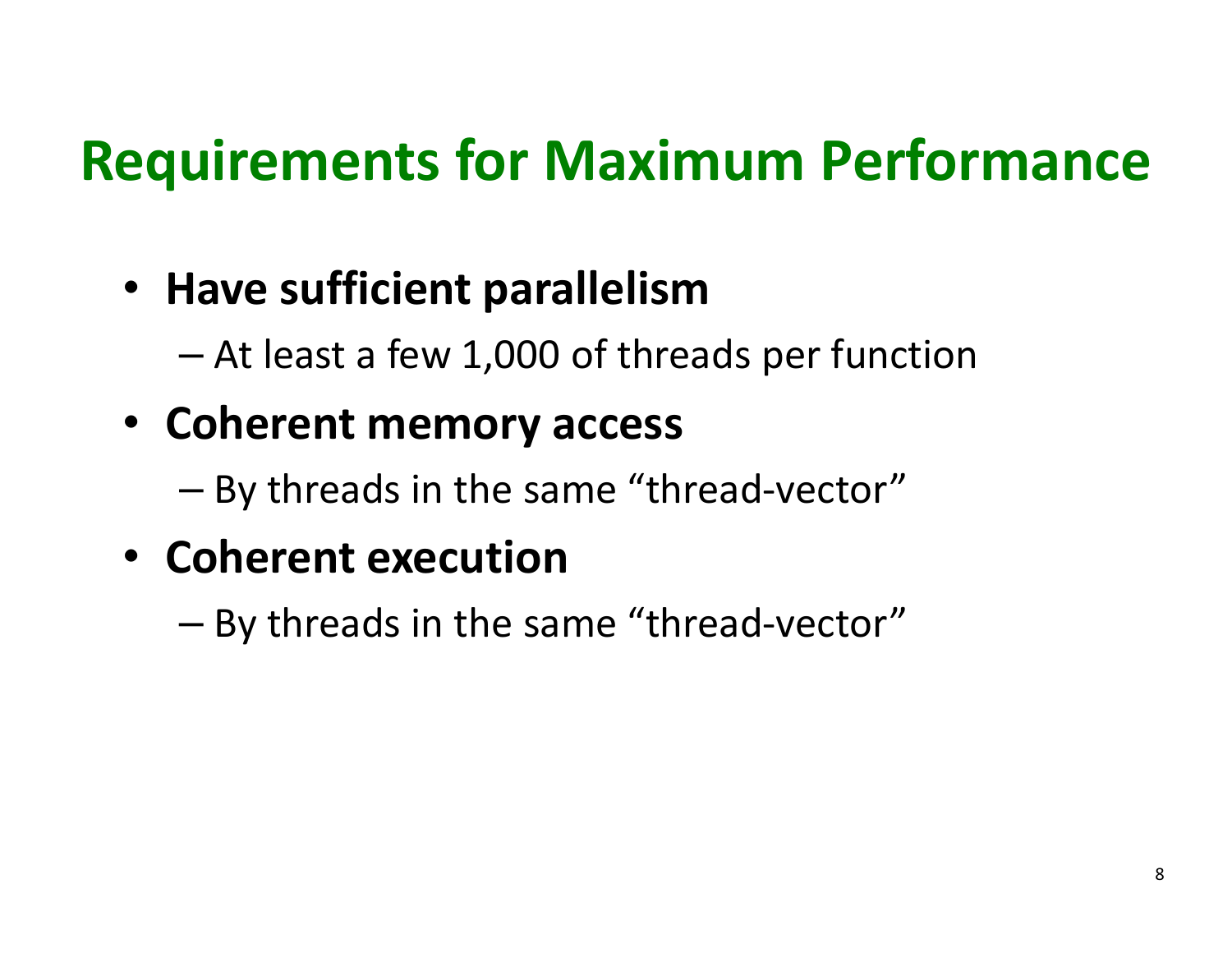# Amount of Parallelism

- GPUs issue instructions in order
	- – $-$  Issue stalls when instruction arguments are not ready
- GPUs switch between threads to hide latency
	- –- Context switch is free: thread state is partitioned (large<br>marition file) register file)
- Conclusion: need enough threads to hide math latency and to saturate the memory bus
	- – $-$  Independent instructions within a thread also help
- Very rough rule of thumb:
	- –Need ~512 threads per "brick"
	- – $-$  So, at least a few 1,000 threads per GPU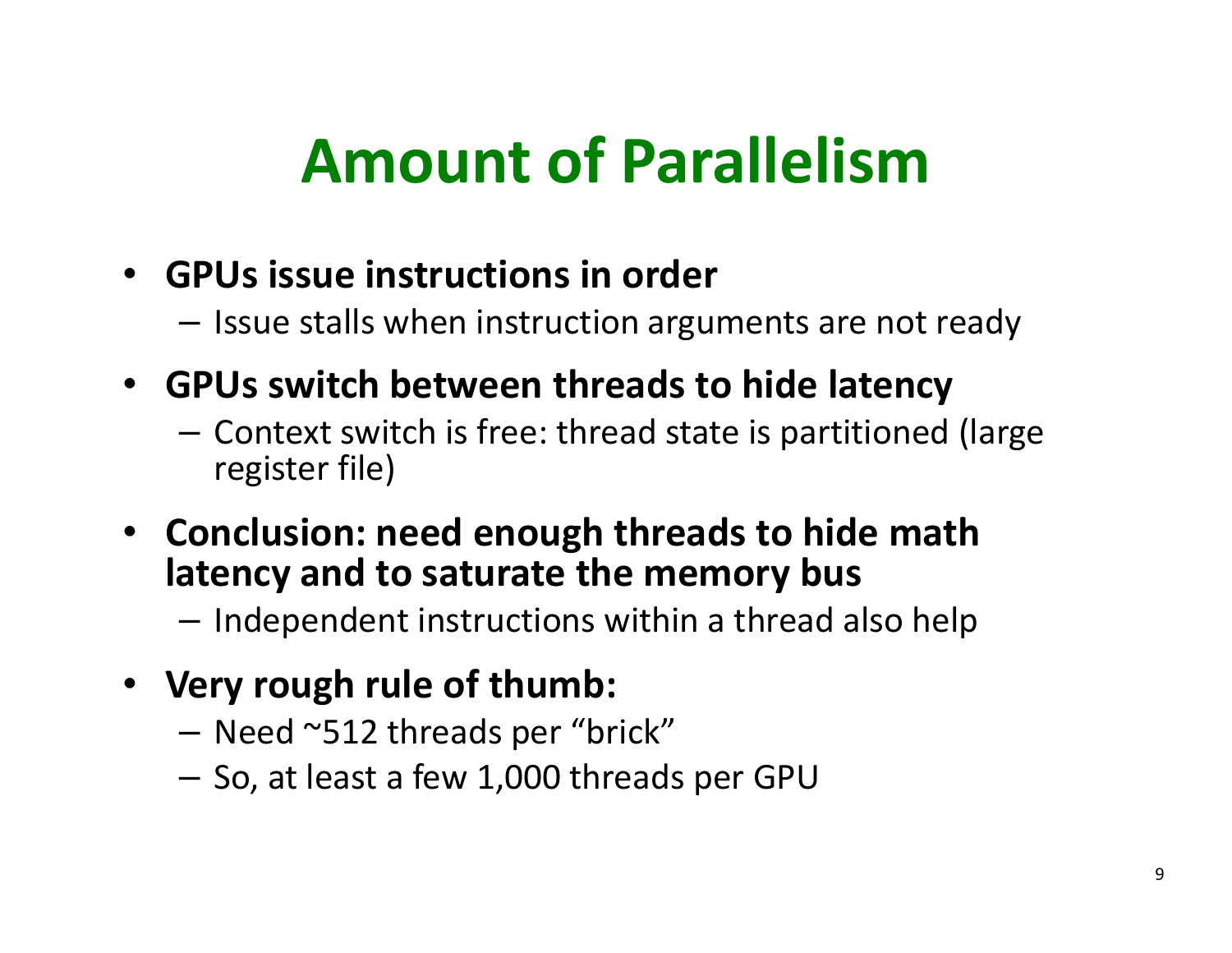### Memory Access

- Addresses from a warp ("thread-vector") are converted into line requests
	- –NVIDIA line sizes: 32B and 128B
	- – $-$  Goal is to maximally utilize the bytes in these lines

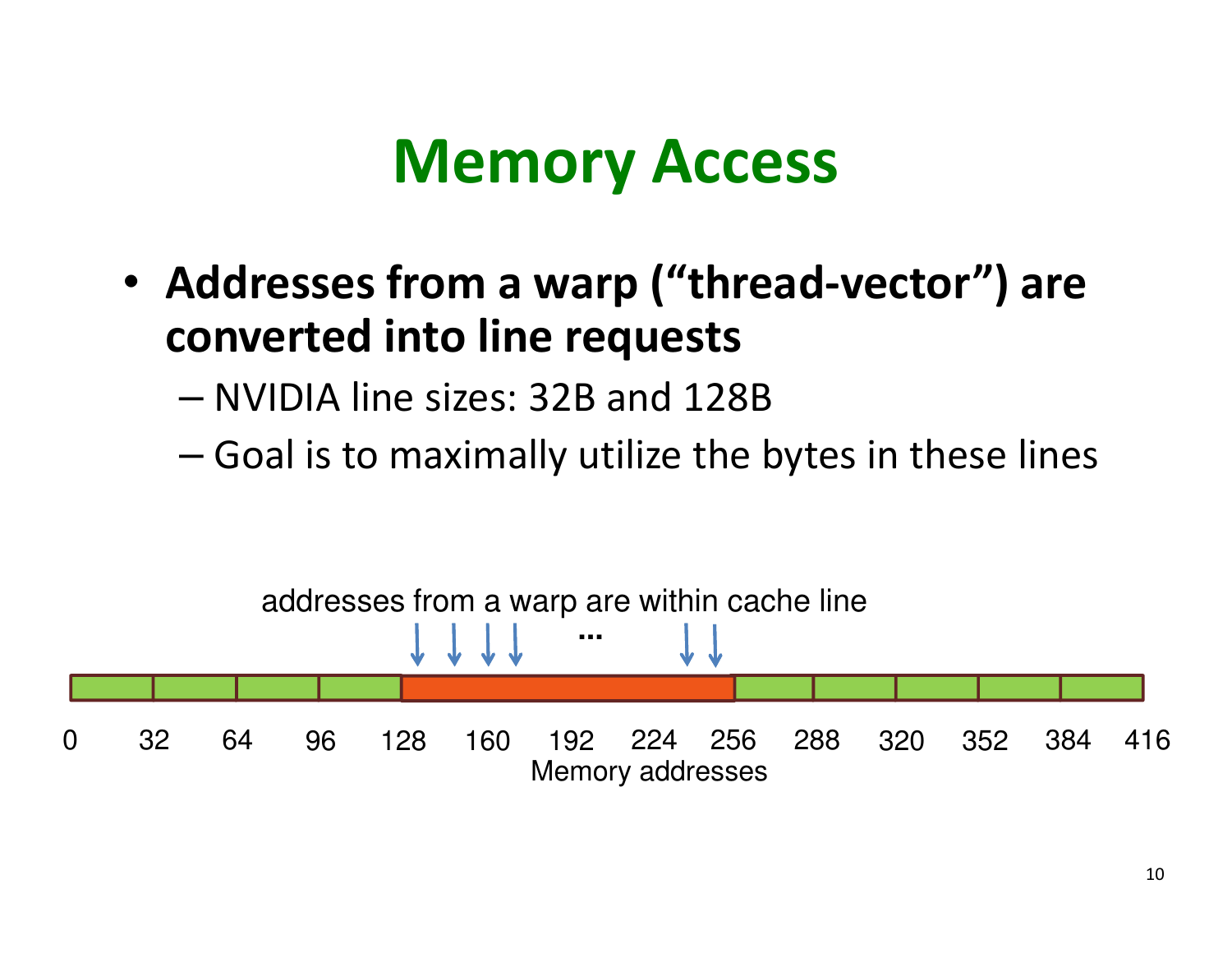### Memory Access

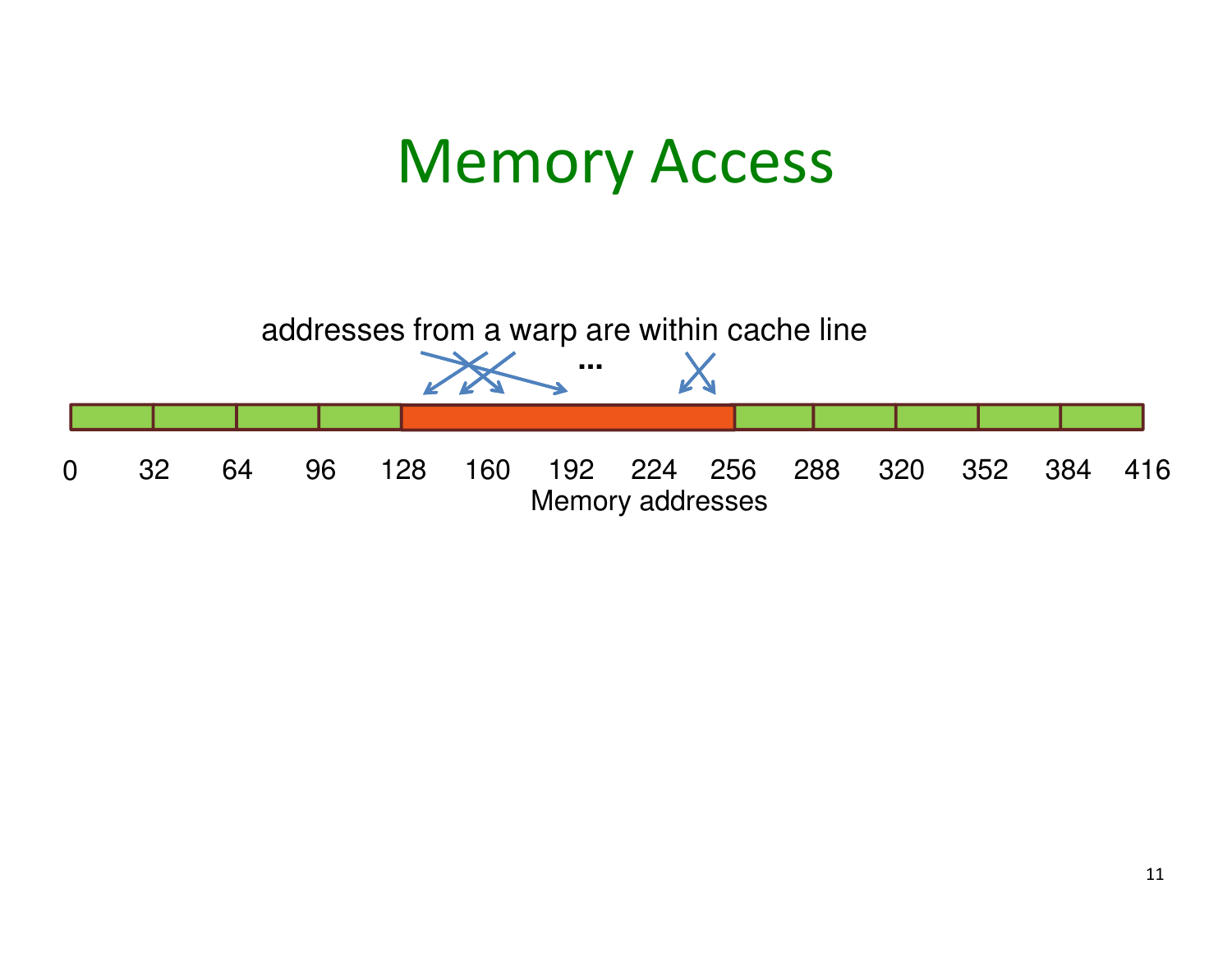### Memory Access



12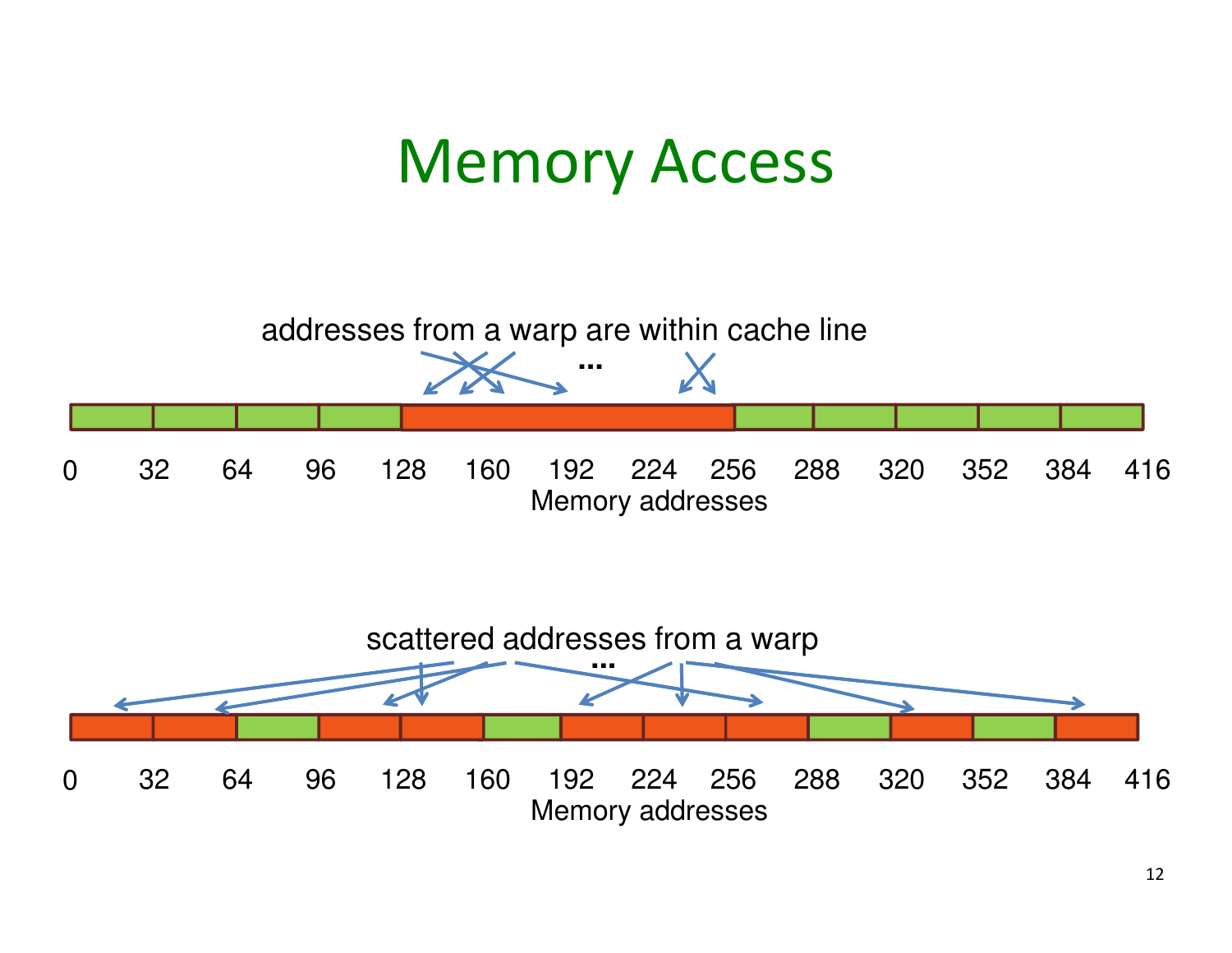### Coherent Execution



instructions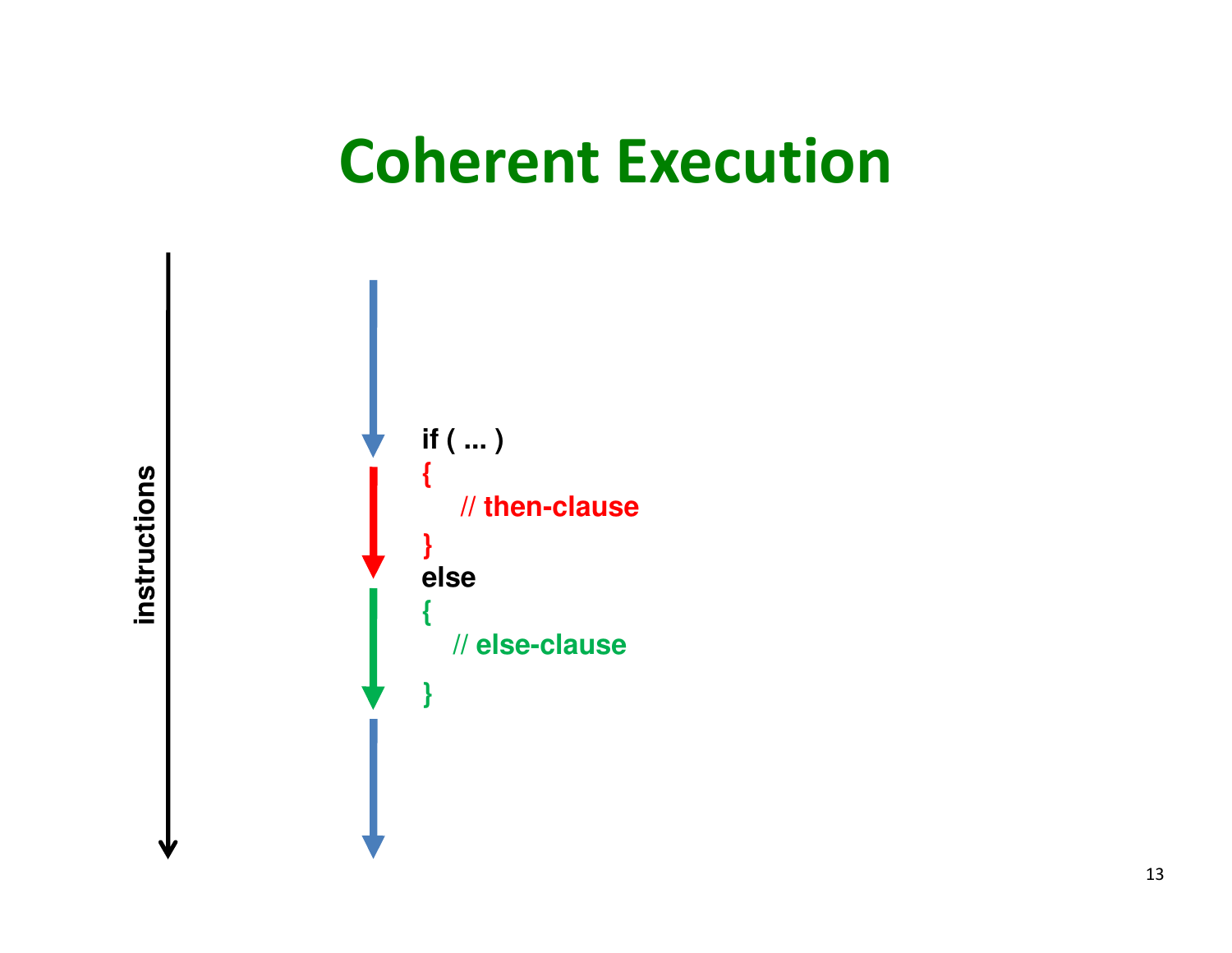### Execution within warps is coherent



instructions / time **instructions / time**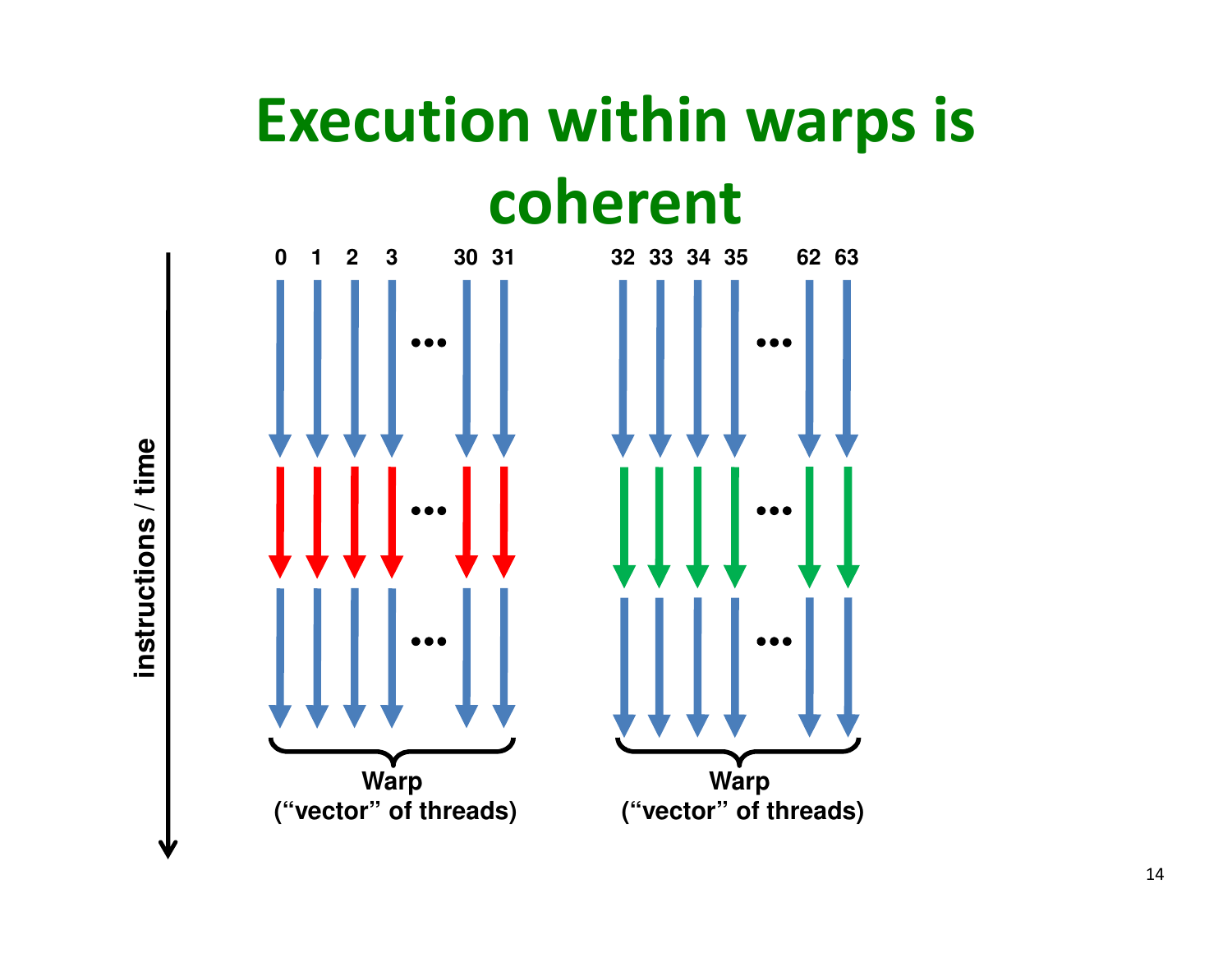### Execution diverges within a warp

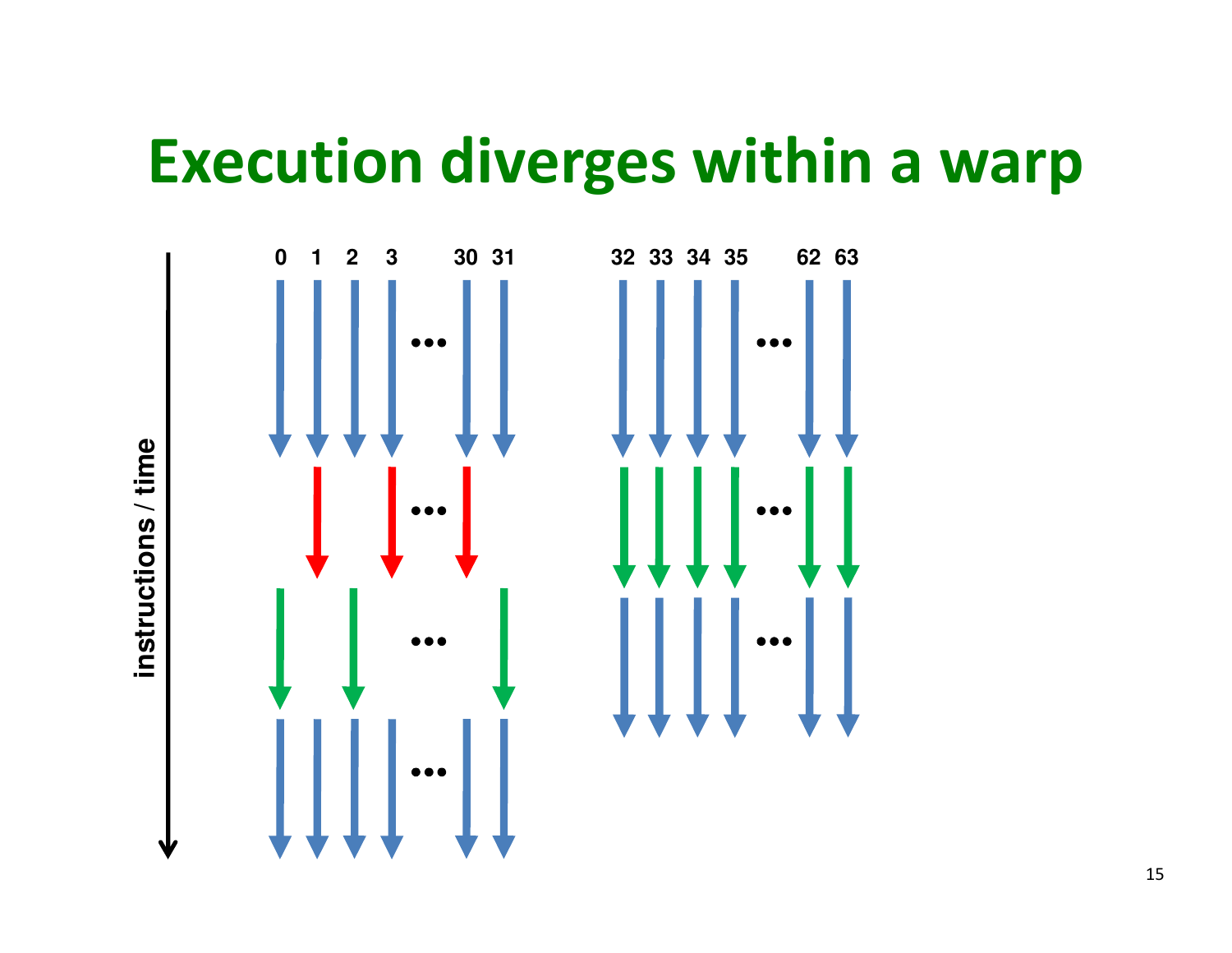### Requirements for Maximum Performance

- Have sufficient parallelism
- Coherent memory access
- Coherent execution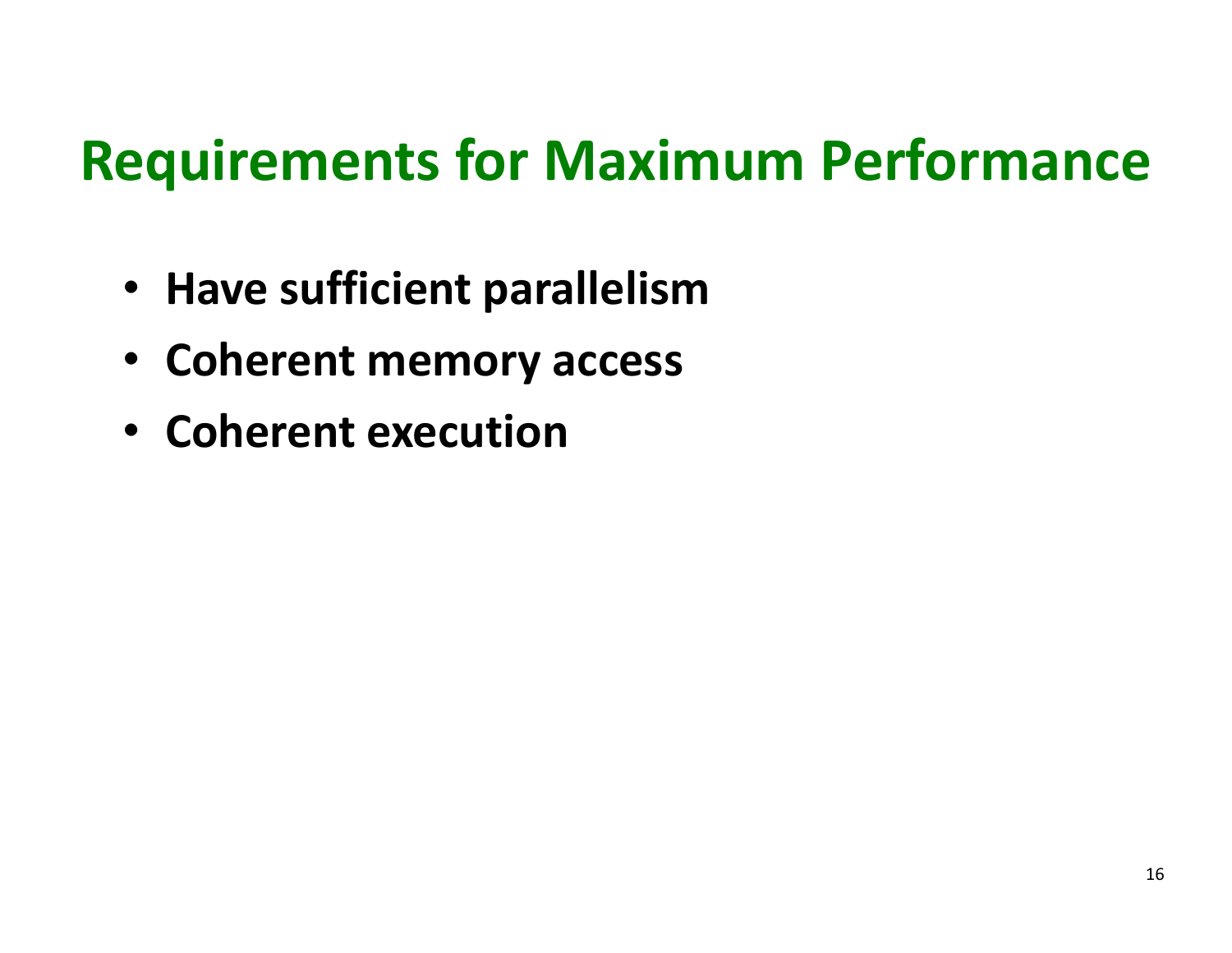# Kirchhoff Migration

One (very) simplified way to look at it:

for each input trace (src-rcv pair) dofor each output point docompute travel-timesget input trace value(s) based on travel timesupdate the output point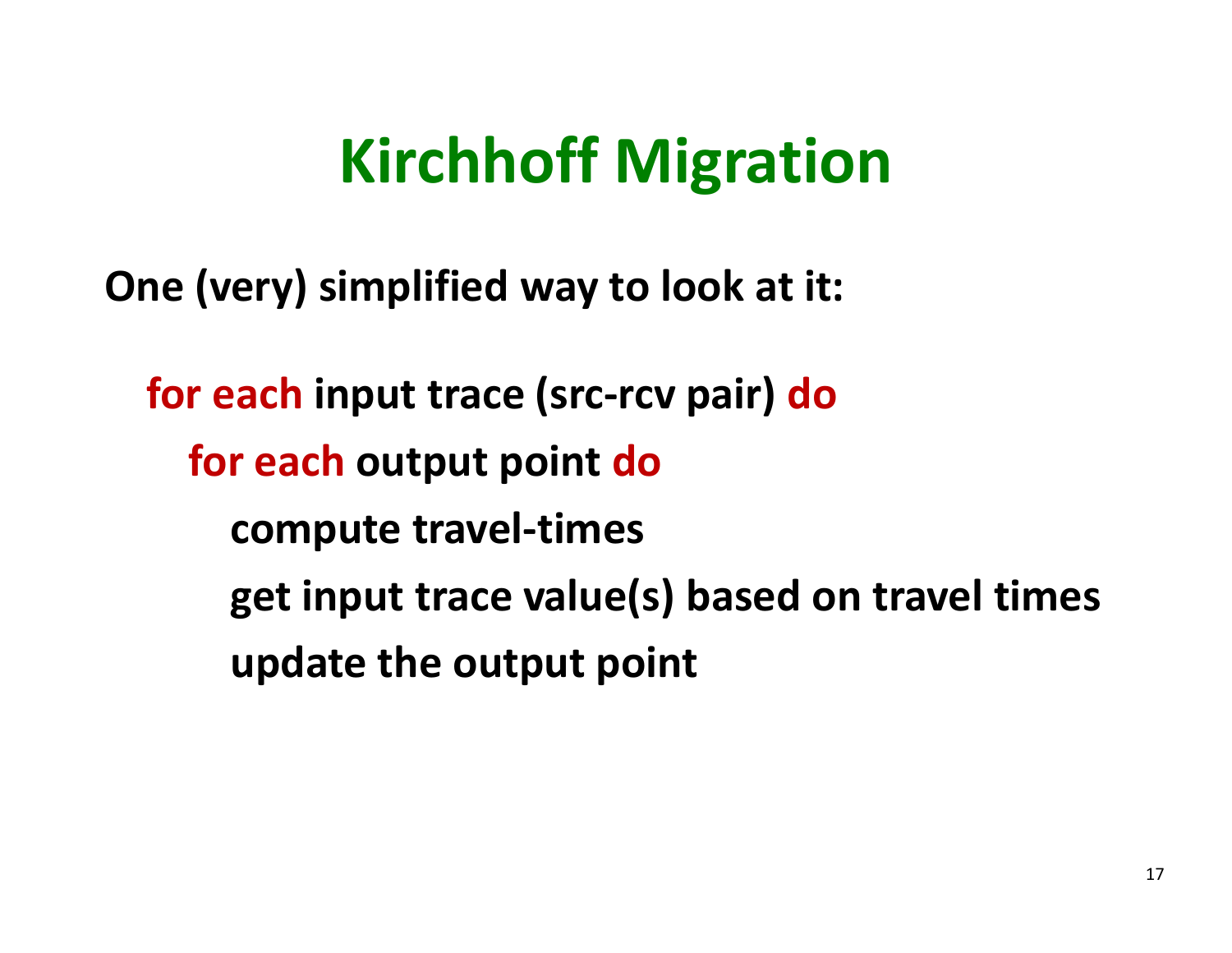# Kirchhoff Migration

#### • Amount of parallelism

- $=$  PIANTY OF OUTPUT DOL  $-$  Plenty of output points
- – $-$  For example: 1 or several points per thread

#### • Coherent memory access

- – $-$  Successive threads should process adjacent output points
	- Fastest varying dimension for thread IDs = fastest varying dimension for data
	- Coherent writes
	- Reads will be scattered, but within close proximity

#### • Coherent execution

– $-$  Usually all threads will execute the same code path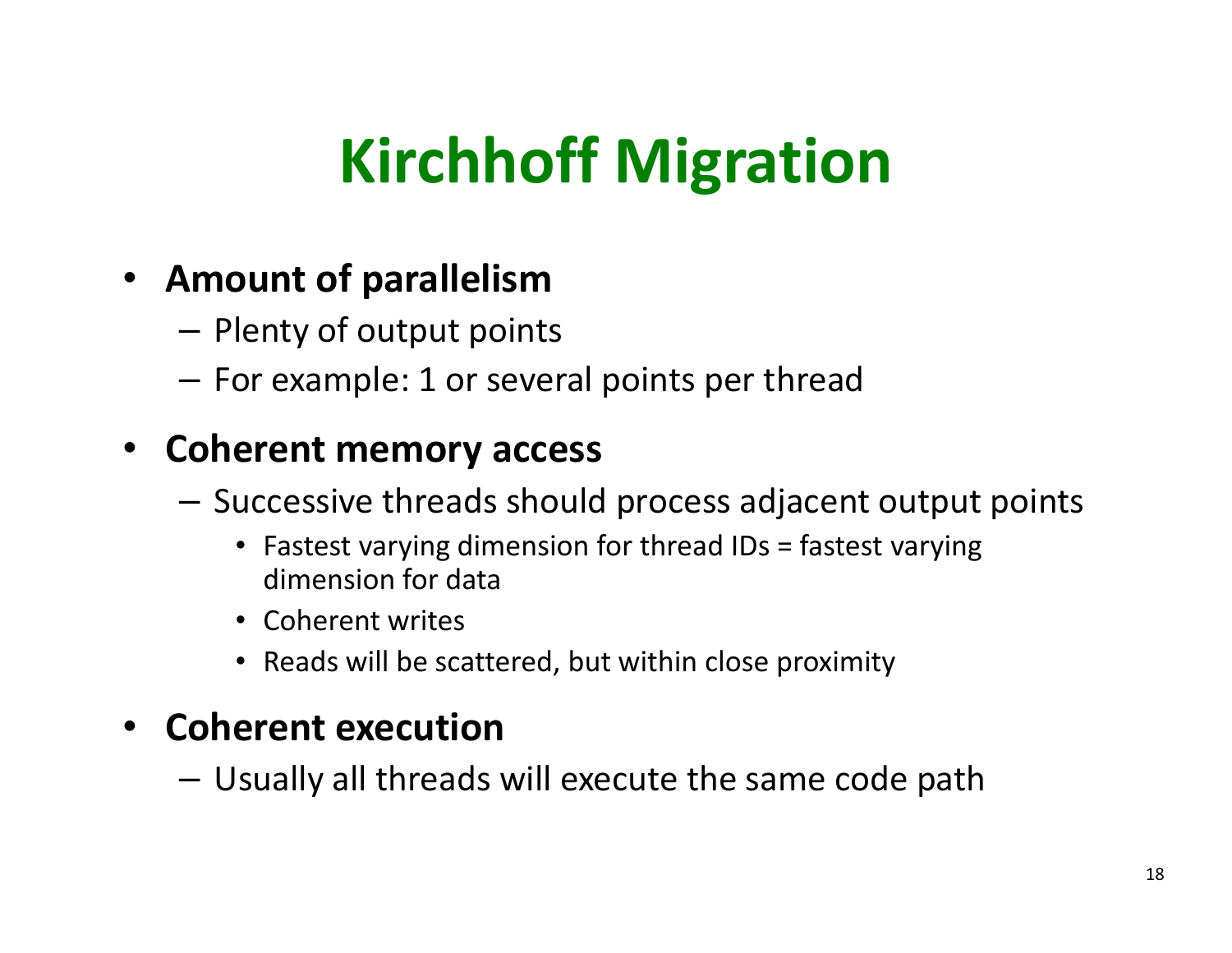### Reverse Time Migration

- The main component is FD computation
	- – $-$  Here I assume we work in time domain
- Derivatives are computed with stencils

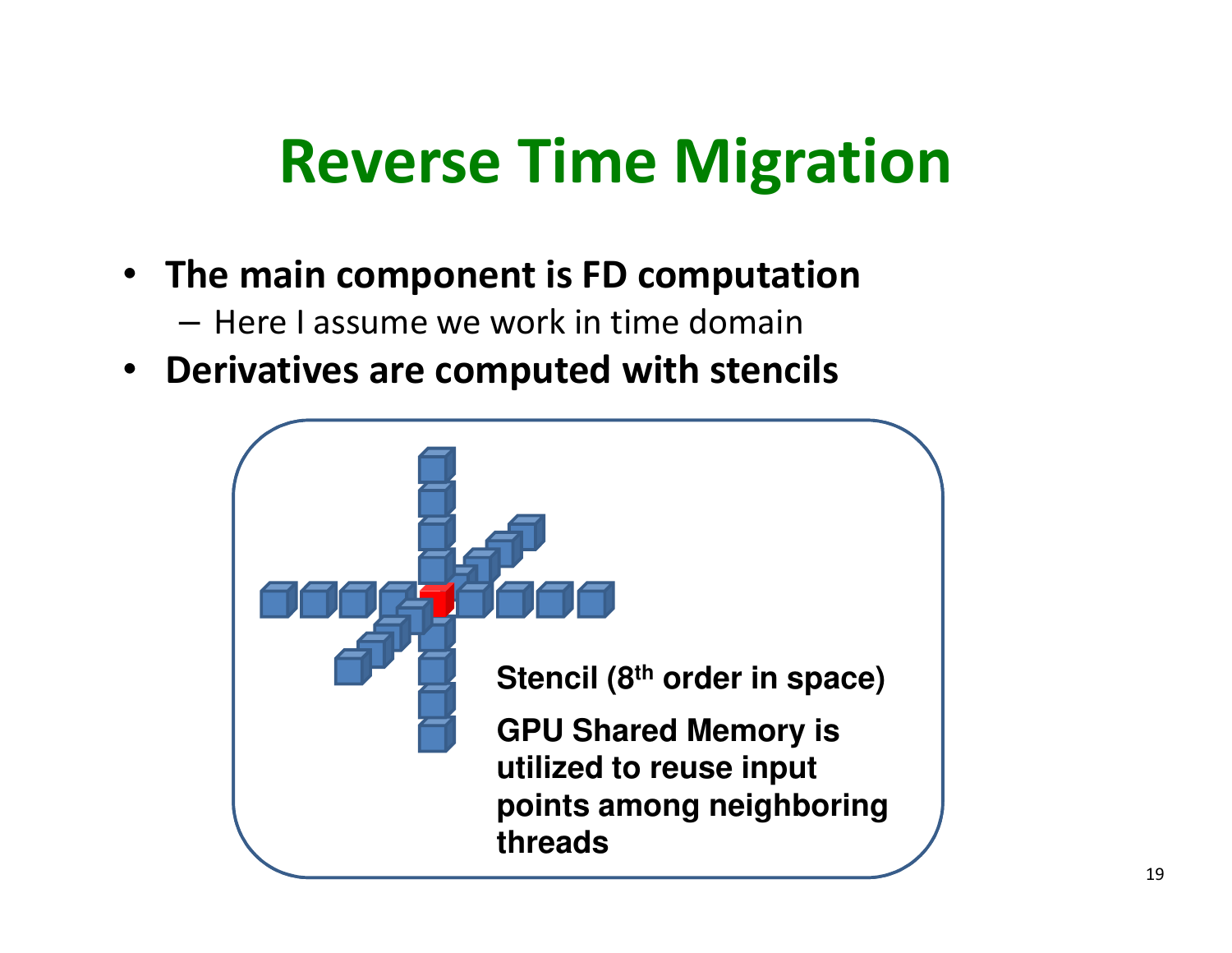### Reverse Time Migration

- The main component is FD computation
- Derivatives are computed with stencils

for each FD step dofor each output point docompute wave-field derivativescombine derivatives with property-fieldsupdate the output point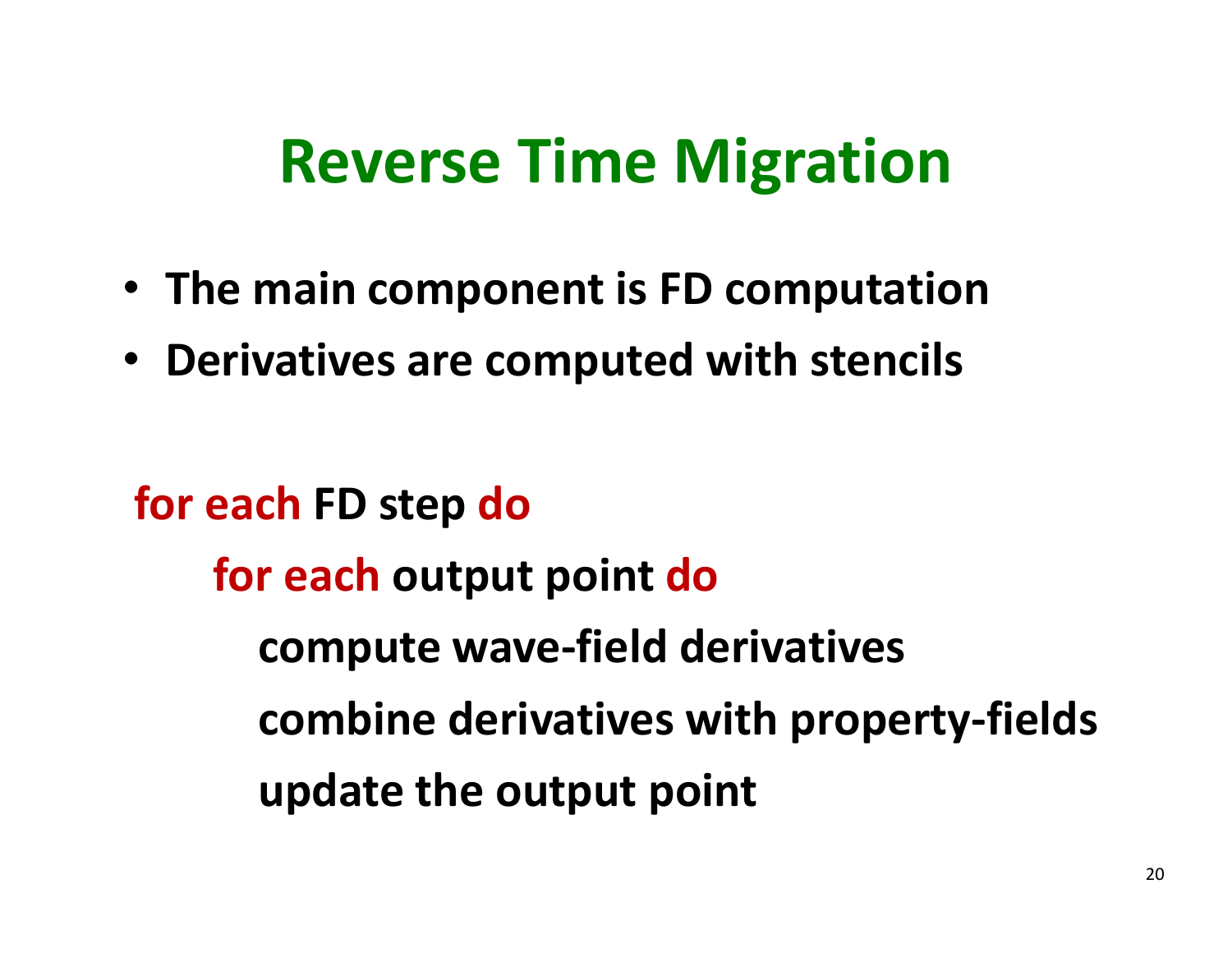# Reverse Time Migration

#### • Amount of parallelism

- – $-$  Plenty of output points (100s of millions)
- $-$  For example: 1 or several points per thread

#### • Coherent memory access

- –- Successive threads in a warp should process adjacent points
	- Fastest varying dimension for thread IDs = fastest varying dimension for data
	- 2D blocks of threads -> exploit wavefield locality from SMEM
	- Coherent writes and reads
		- Regular grid -> regular reads as well

#### • Coherent execution

- All thraads avacut All threads execute the same code path
	- Execution is not data dependent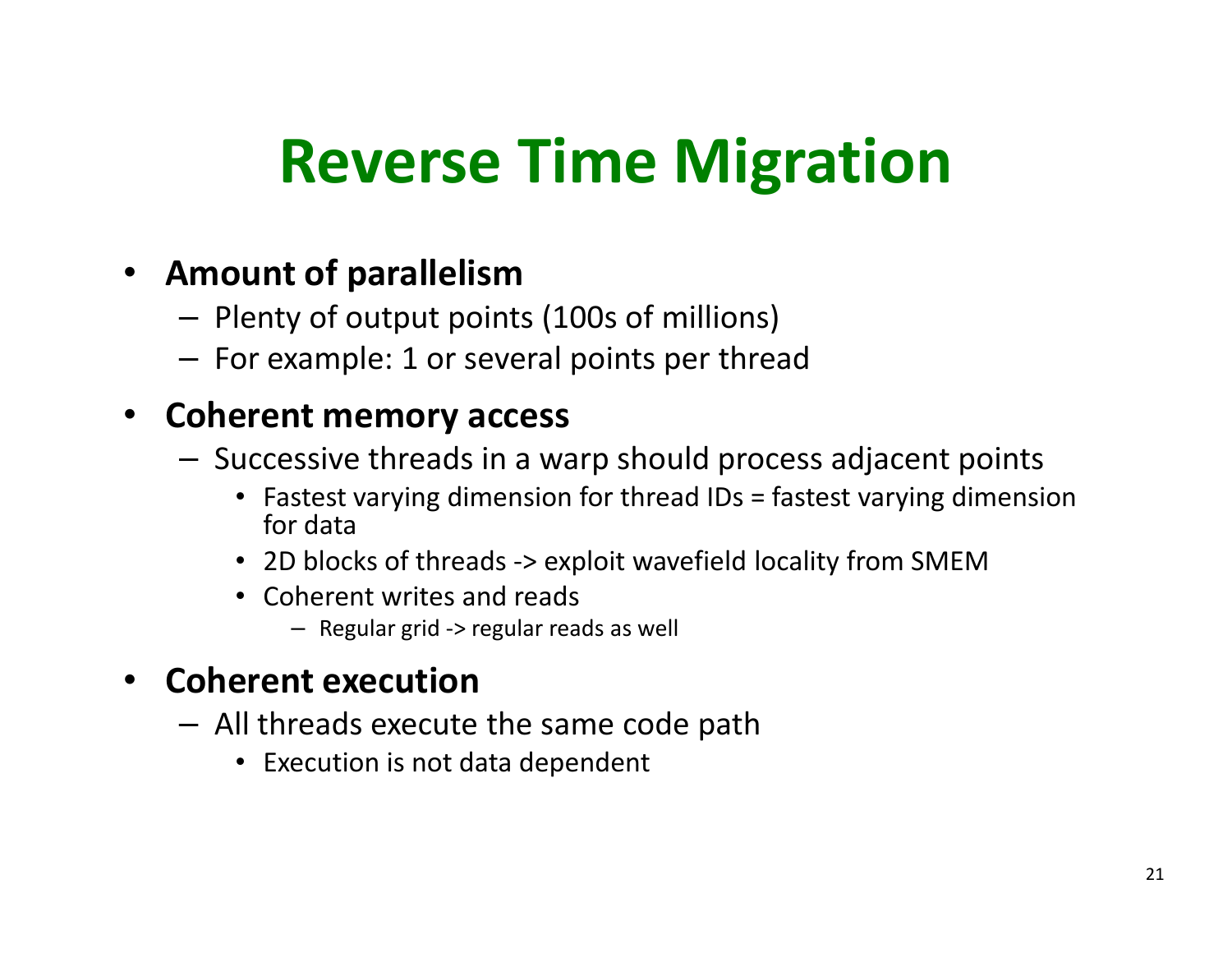# Summary of Coding Patterns for GPUs

- Seismic problems have plenty of parallelism
	- Output points, traces/shots
	- Need to make sure that the framework exposes that when calling functions parallelizable on accelerators

#### $\bullet$ Memory accesses can be made coherent enough

- $-$  Access natterns are often coherent or scattered in  $\epsilon$ - Access patterns are often coherent, or scattered in reasonably close proximity (for L1 or tex cache on GPU)
- Generally, make sure that thread-ID varying-order matches data varying-order
	- If arranging threads into 2D blocks, fastest varying dimension should be accessing in multiples of cache lines

#### • Strive for coherent execution

— Drafarahly groun togathar thi - Preferably group together threads (hence data) that follows the same path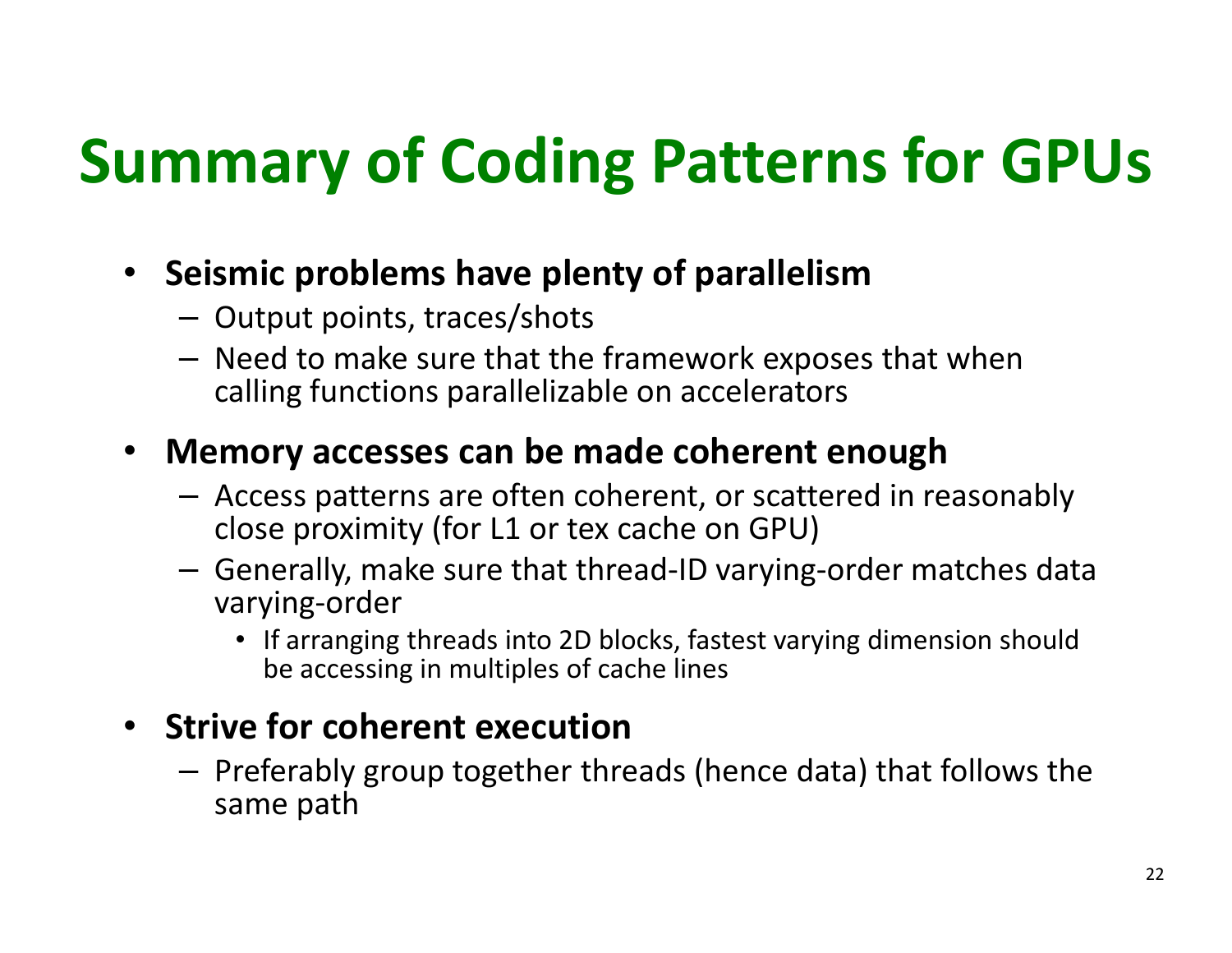### Comparing GPU and CPU requirements

### • Amount of parallelism

- CDI la ngad laca curra  $-$  CPUs need less currently, but requirement is growing:
	- Increasing core count
	- Increasing vector width

### • Coherent memory access

- Already needed to maximize SSE throughput
- $-$  Scattered accesses also underutilize bus bandwidth

### • Coherent execution

and the state of the Already needed within SSE vectors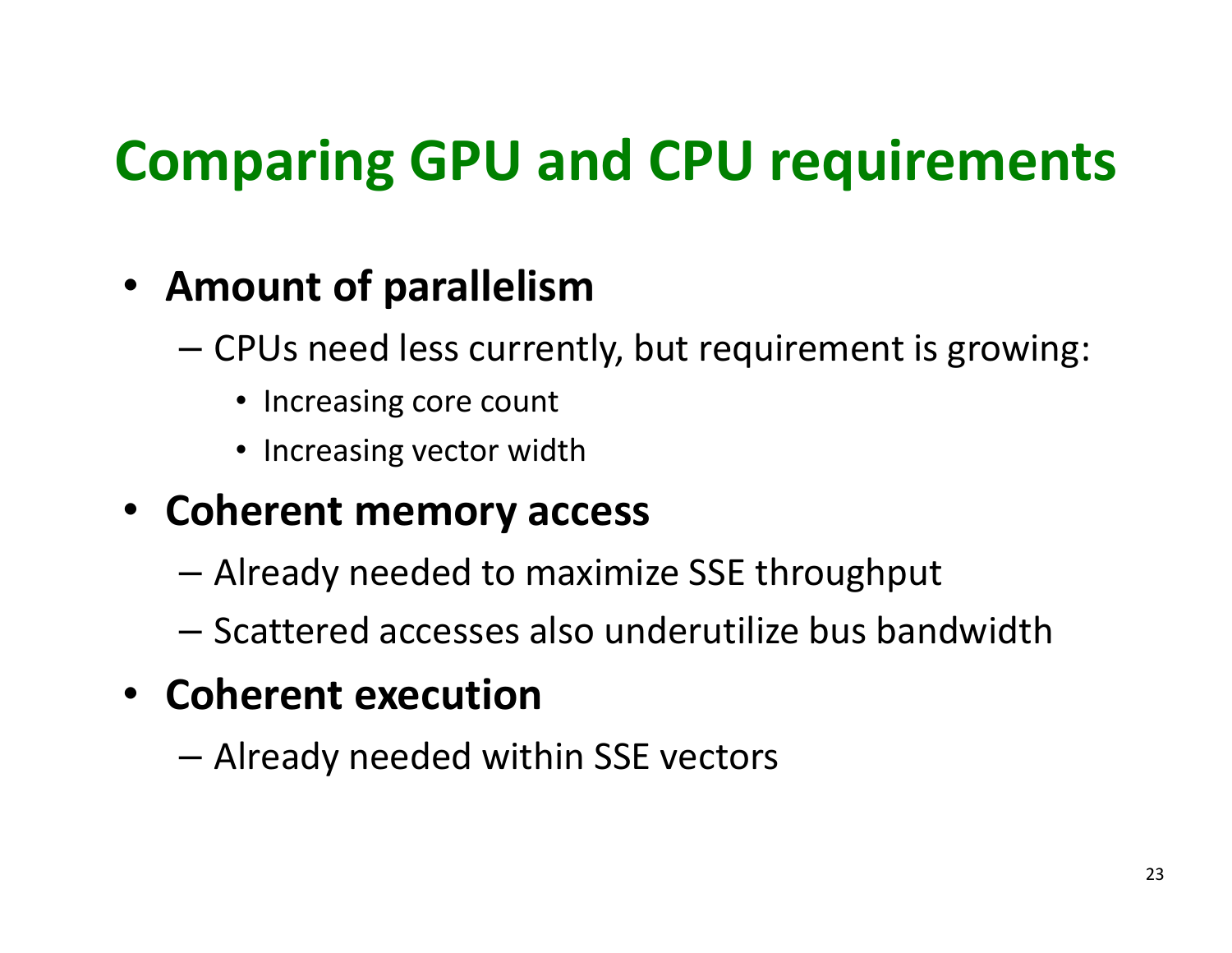# References

- • NVIDIA:
	- **Links of the Company** http://www.nvidia.com/object/fermi\_architecture.html
	- Fermi Compute Architecture Whitepaper (http://www.nvidia.com/content/PDF/fermi\_white\_papers/NVIDIA\_Fermi\_Compute\_Architecture\_Whitepaper.pdf)
- • AMD:
	- Unleashing the Power of Parallel Compujte with Commodity ATI Radeon 5800 GPU, Siggraph Asia 2009 (http://sa09.idav.ucdavis.edu/docs/SA09\_AMD\_IHV.pdf)
- • Intel:
	- L. Seiler et al. Larrabee: A Many Core X86 Architecture for Visual Computing. Siggraph 2008 (http://software.intel.com/file/18198/)
	- Tom Forsyth. The Challenge of Larrabee as GPU. Colloquium at Stanford, 2010

(http://www.stanford.edu/class/ee380/Abstracts/100106.html)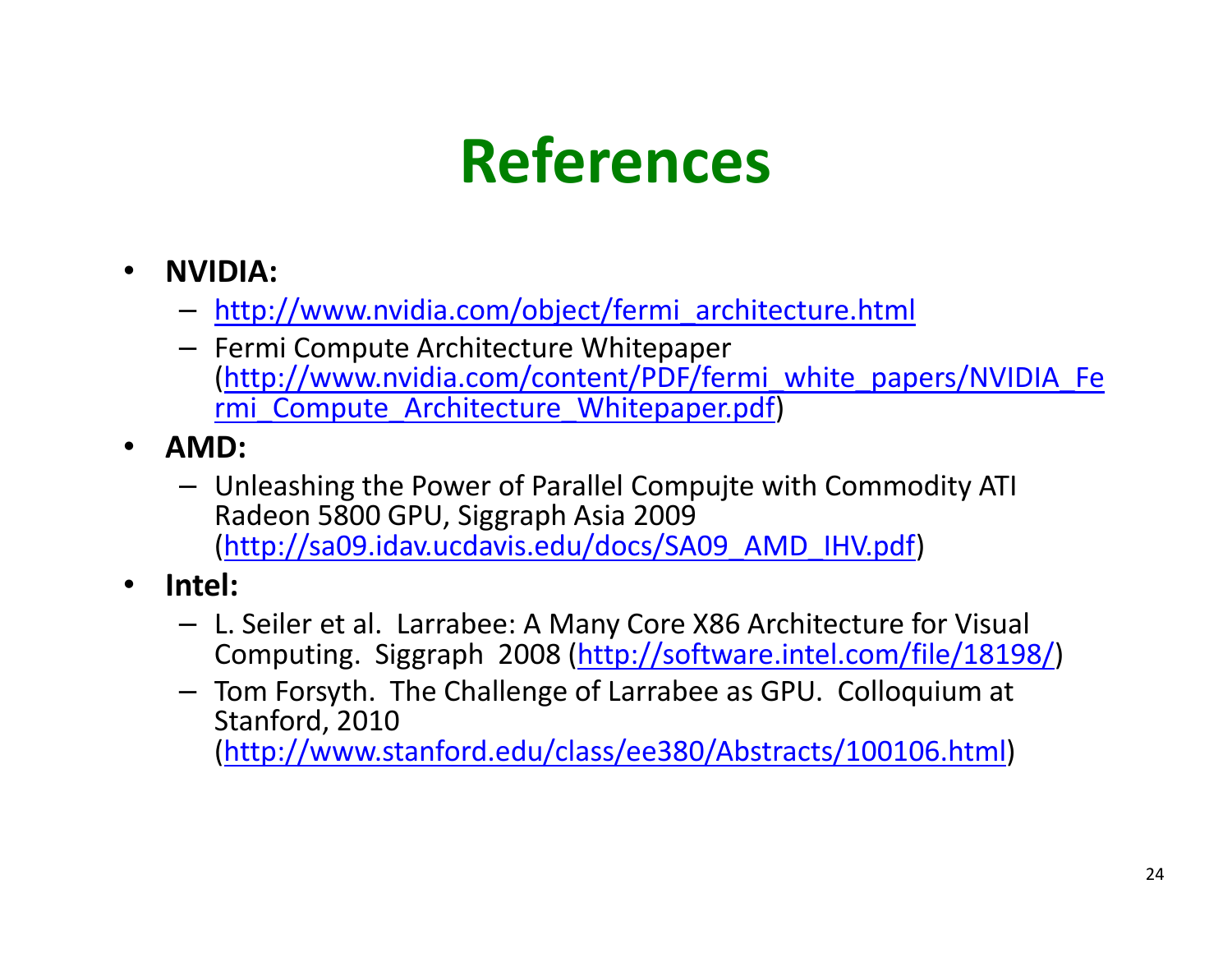### References

- "Seismic Imaging" by S. Morton
	- http://gpgpu.org/wp/wpcontent/uploads/2009/11/SC09\_Seismic\_Hess.pdf
- "Accelerating Kirchhoff Migration by CPU and GPU Cooperation", J. Panetta et al
	- http://www.cos.ufrj.br/~monnerat/SBAC\_2009.html
- "Implementing 3D Finite Difference Codes on the GPU" by P. Micikevicius
	- Slides:<br>Pattres / / http://www.nvidia.com/content/GTC/documents/1006\_GTC09.pdf
	- video (slides+audio): http://developer.download.nvidia.com/compute/cuda/docs/GTC09Materials.htm then look for talk 1006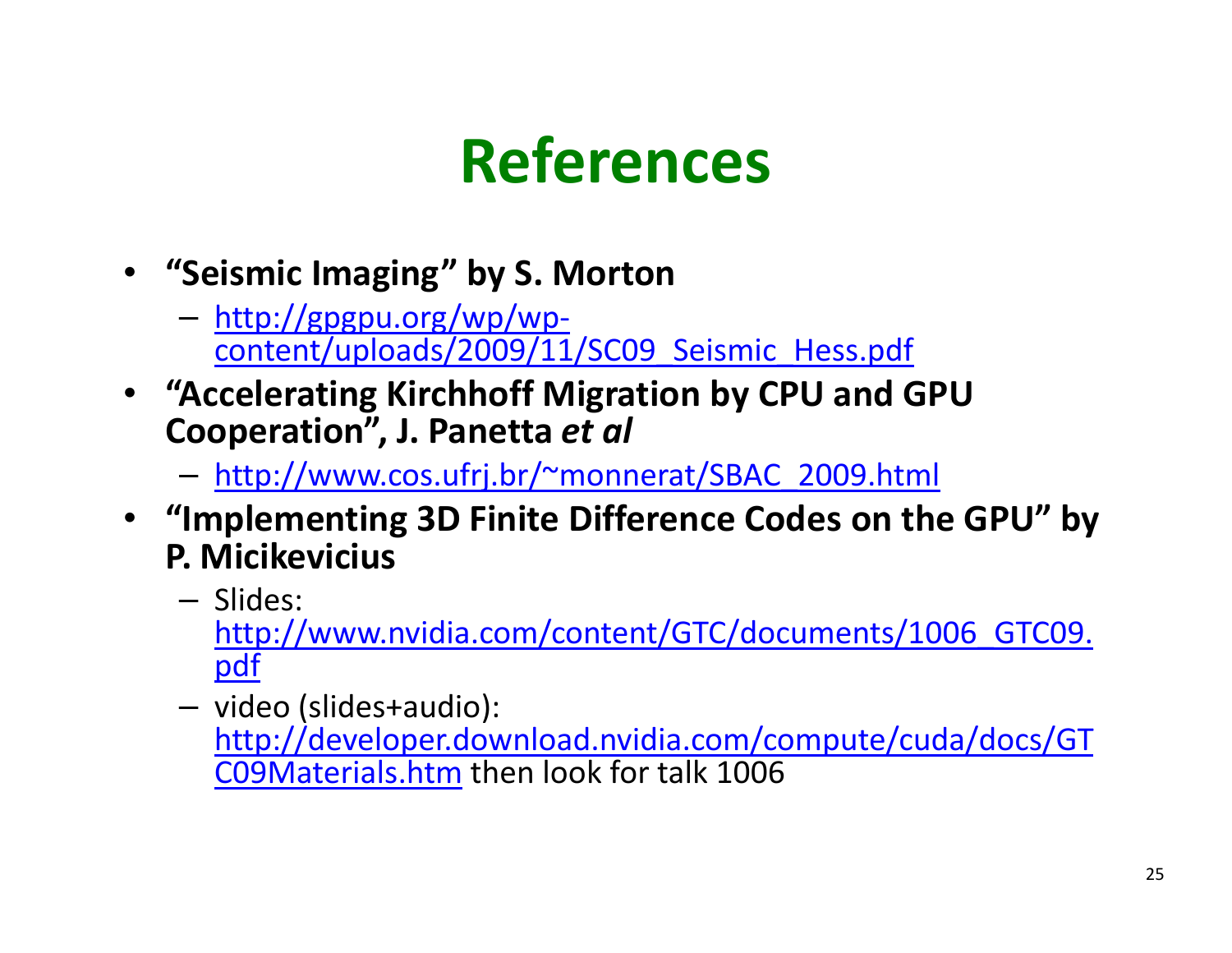### **BACKUP**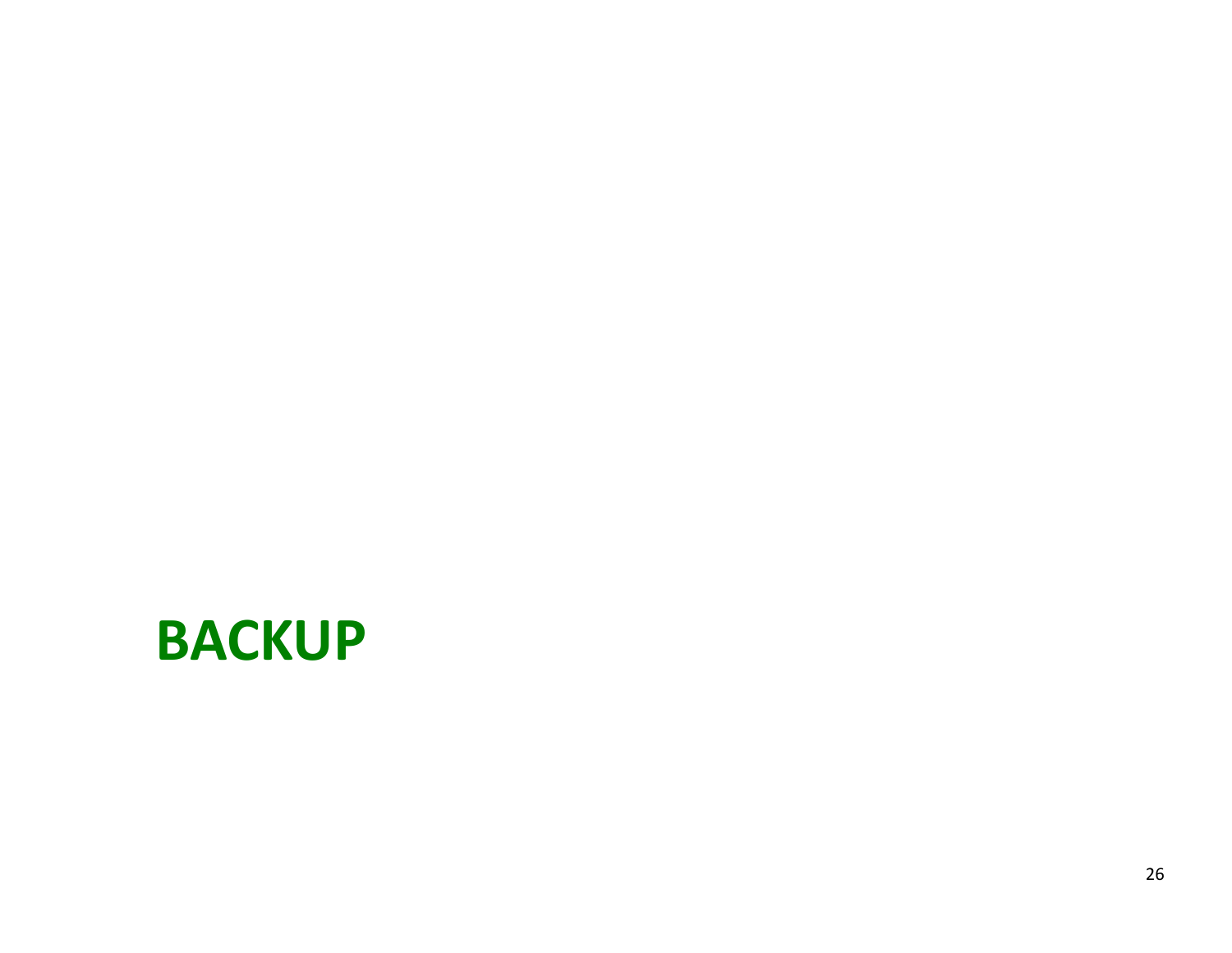# Current Differences among GPUs

### • Hardware:

- Vector width: 16, 32, 64
- VLIW (AMD) vs dual-issue (NVIDIA, Intel)
- and the state of the Dual-issue: same thread (Intel) vs different threads (NVIDIA)
- Large register file, small cache (NVIDIA,AMD) vs small register file, larger caches (Intel)

### • Programming model

- Intel: vector source code (SIMD intrinsics)
- and the state of the AMD,NVIDIA: scalar source code
	- hw aggregates threads into vectors and resolves control flow divergence